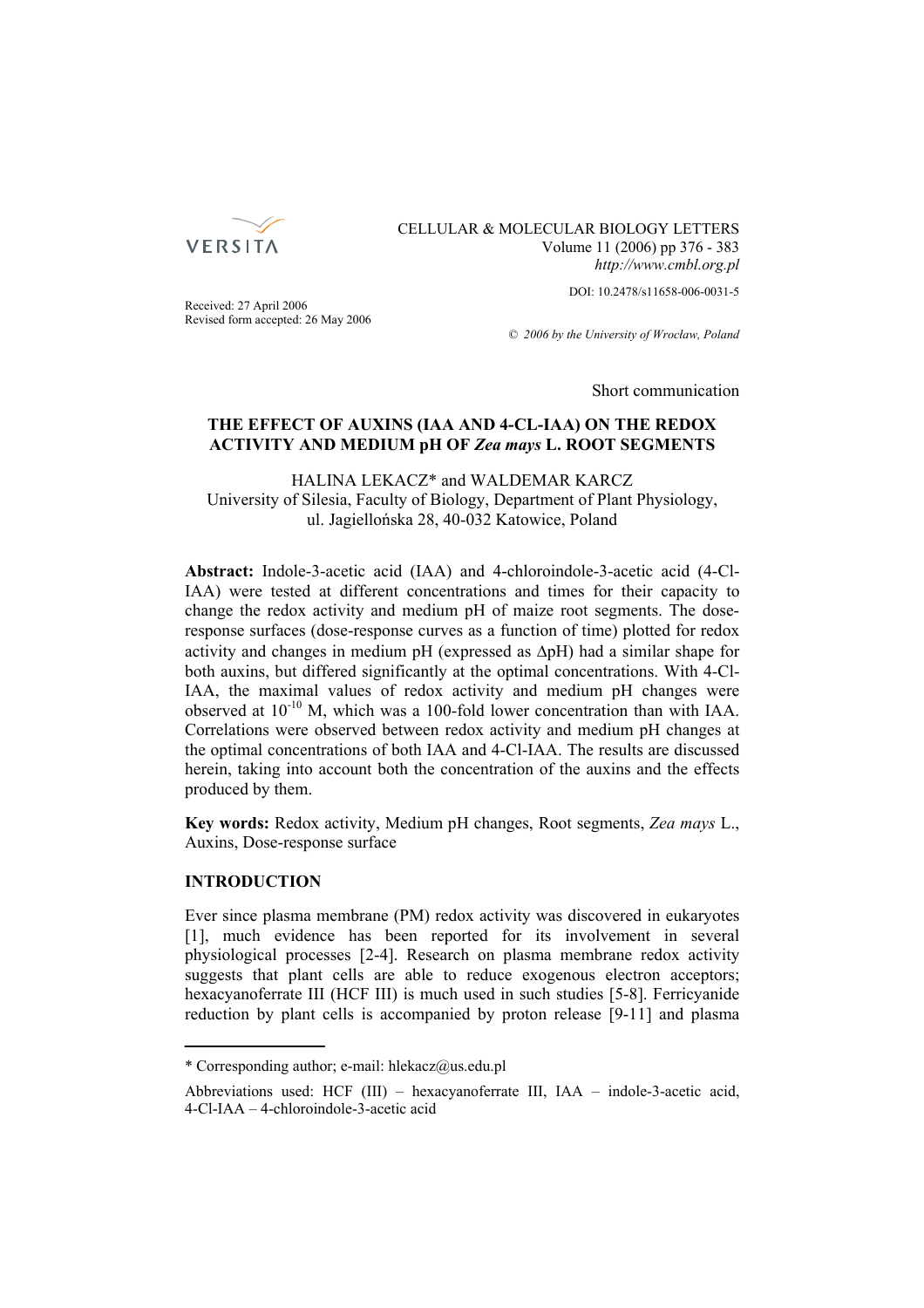membrane depolarization [12, 13]. It has also been reported that plant hormones of the auxin class change the rate of HCF III reduction and proton extrusion by plant cells [14, 15]. It is generally accepted that indole-3-acetic acid (IAA) is the main and most abundant auxin in plants. IAA exerts control over many processes of plant growth and development [16, 17]. Chlorinated auxin, 4-Cl-IAA, occurs naturally in a number of plants, mainly members of the *Fabaceae*  [18-23], but it has not been found in maize [22]. 4-Cl-IAA has been tested in many different bioassays that have shown its exceptionally high level of biological activity as compared to IAA [24-32]. The aim of this investigation was to compare the effect of two auxins (IAA and 4-Cl-IAA), at a wide range of concentrations  $(10^{-12}-10^{-6}$  M), on the redox activity and proton extrusion in maize root segments.

## **MATERIALS AND METHODS**

Seeds of maize (*Zea mays* L.) cv. K33xF2 were soaked in tap water for 2 h, sown on wet perlite in plastic boxes and placed for 4 days in a growth chamber at 27ºC. After a wash in distilled water, 10-mm long segments were excised 3 mm from the tip of the roots. These root segments were then washed for 1 h in distilled water, and transfered immediately afterwards to 1 mM Tris-HCl (pH 6.0) containing  $0.5$  mM CaCl<sub>2</sub> and 50 mM KCl (incubation medium). 300 mg of root segments were incubated in 3 ml of this incubation solution. After shaking for 30 min on a rotary shaker at 100 rpm, HCF III, at a final concentration of 1 mM, and either IAA or 4-Cl-IAA were added to the incubation medium. For the next 2 h, the segments were shaken at 100 rpm, and every 30 min, the level of ferricyanide reduction and the pH of the incubation medium were measured. HCF III reduction was monitored spectrophotometrically at 420 nm as per the method described previously by Federico and Giartosio [6], and expressed in μM of reduced-form HCF III calculated per g of fresh weight (FW).

The pH measurements were performed with a type N-517 pH-meter (Mera-Elwro, Poland) and OSH 10-10 pH electrode (Metron, Poland). pH changes in the incubation medium were expressed as ΔpH, where ΔpH means the difference between the medium pH measured every  $30$  min (over a 2-h period) and the pH measured immediately after the addition of the growth effectors and HCF III. Negative ΔpH values indicate extrusion of protons to the incubation medium. The results are the means of eight independent experiments.

#### **Chemicals**

A 1 mM aqueous stock solution of indole-3-acetic acid (Serva, Heidelberg, Germany) was prepared using the potassium salt of IAA, since it dissolves rapidly in distilled water. 4-Chloroindole-3-acetic acid (Sigma, St Louis, USA) was dissolved in a small volume of isopropanol, and stored as a 0.1 mM stock solution in which the concentration of isopropanol did not exceed 0.2%. These stock solutions were used for the preparation of appropriate concentrations of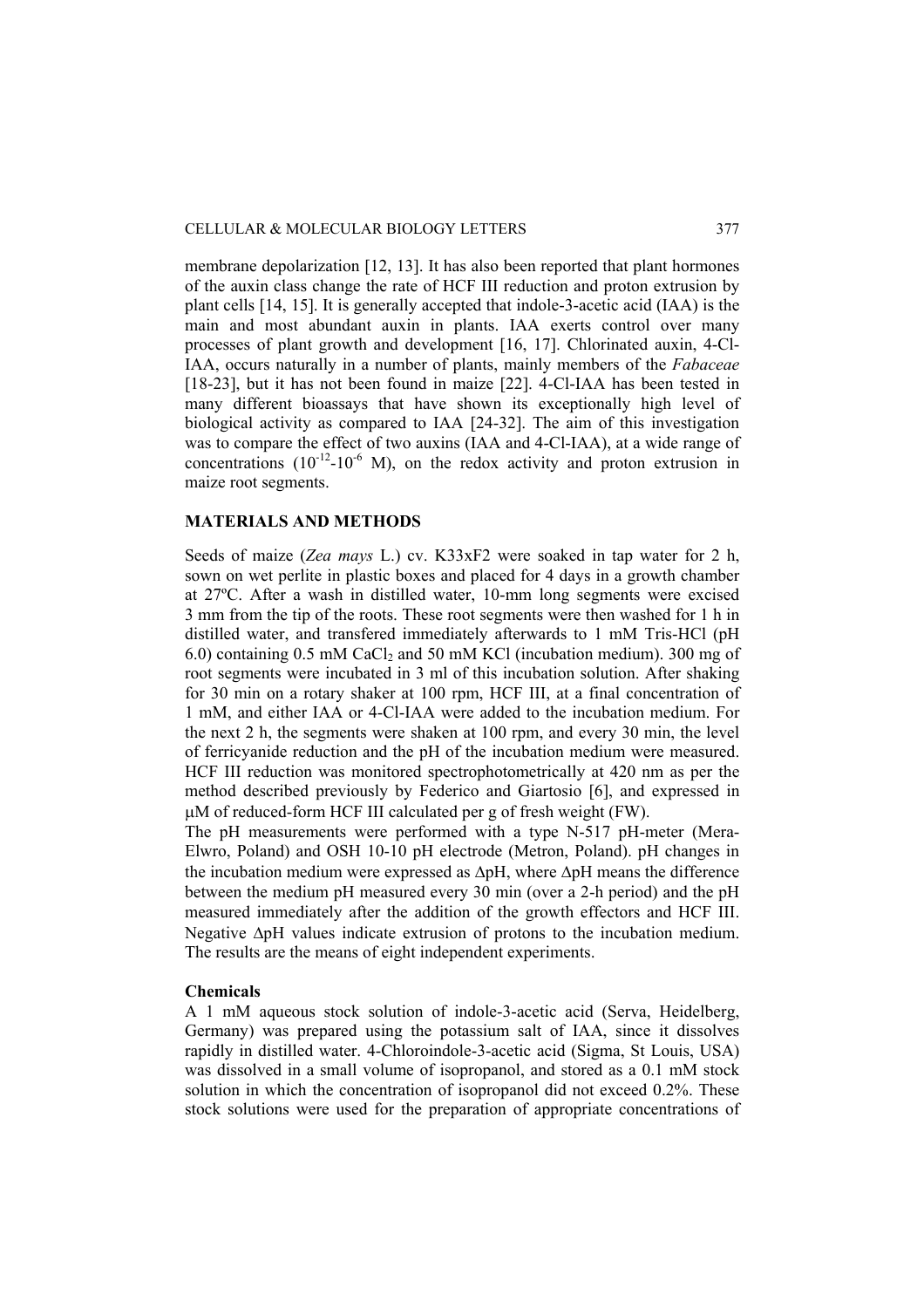both auxins, which were always added in the same volumes (100 μL/ml of the incubation medium).

#### **RESULTS**

Fig. 1 shows the dose-response surfaces (dose-response curves as a function of time) for IAA- and 4-Cl-IAA-mediated redox activity in maize root segments. The results indicate that the redox activity in the root segments depended on both the concentrations of auxins and the time after their addition to the incubation medium. With both IAA and 4-Cl-IAA, the dose-response surfaces had a similar shape, but differed at the optimal concentrations. For 4-Cl-IAA, the maximal value of redox activity was observed at  $10^{-10}$  M, which was a 100-fold lower concentration than that for IAA. As the optimal IAA and 4-Cl-IAA concentrations were exceeded, the redox activity began to decline.



Fig. 1. The redox activity over time in maize root segments in solutions with various IAA (A) and 4-Cl-IAA (B) concentrations.

Fig. 2 shows the pH changes of the incubation medium expressed as  $\Delta pH$  (see Materials and methods) measured synchronously with the redox activity, using the same tissue sample. As can be seen in Fig. 2, the optimal concentrations for the two auxins differed: for 4-Cl-IAA, the maximal value of ΔpH was observed at  $10^{-10}$  M, whereas for IAA, it was at  $10^{-8}$  M.

Fig. 3 shows the comparison between the effects of IAA and 4-Cl-IAA on redox activity and medium pH changes (expressed as ΔpH) in the maize root segments. The curves in Fig. 3 were constructed from the data obtained at the end (after 2 h) of the experiment, and expressed as a percentage of the results for the control (root segments in the incubation medium without the growth effectors). As can be seen in Fig. 3, the redox activity and proton extrusion at the optimal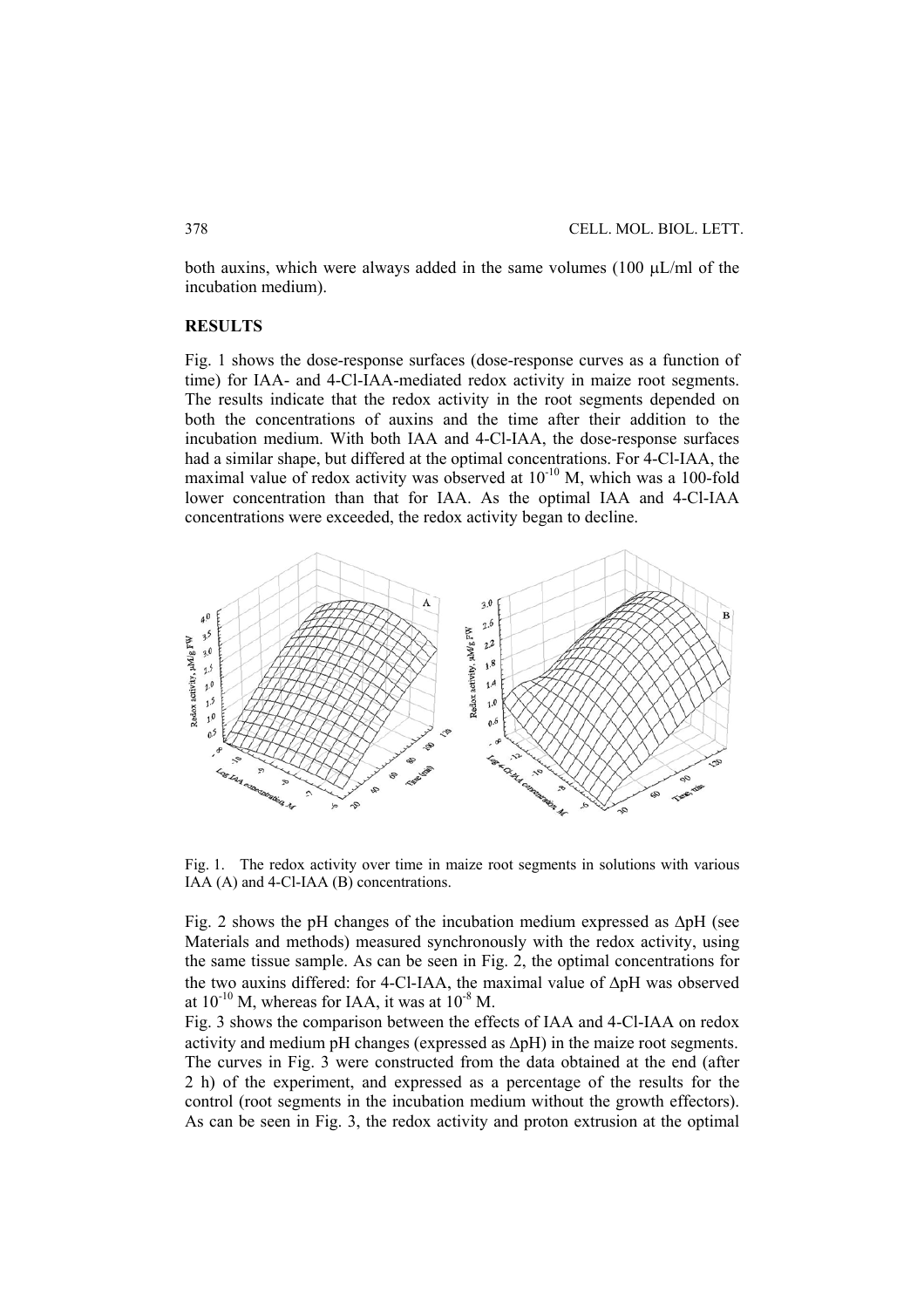4-Cl-IAA concentration were at a similar level (stimulation by ca. 20 %), whereas at the optimal IAA concentration  $(10^{-8}$  M), there was a higher stimulation of proton extrusion than of redox activity.



Fig. 2. Changes in medium pH (expressed as ΔpH) over time of maize root segments incubated in solutions with various IAA (A) and 4-Cl-IAA (B) concentrations.



Fig. 3. The redox activity and medium pH changes  $(Δ pH)$  of maize root segments expressed as a % of the results for the control (root segments in the incubation medium without the auxins). The results are the means of eight independent experiments. The SE did not exceed 8%.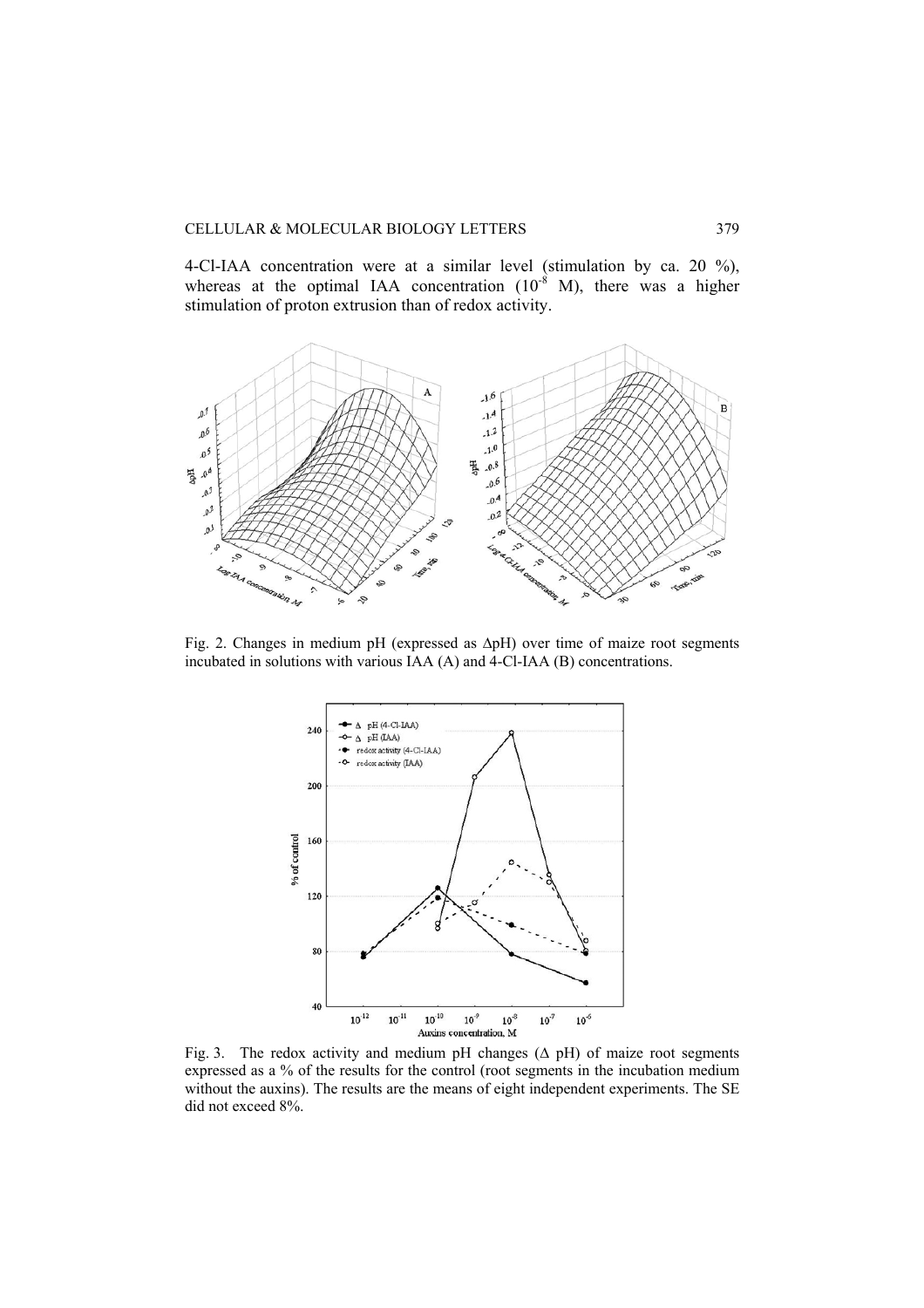### **DISCUSSION**

The main strategy of the experiments described in this paper was the addition of either IAA or 4-Cl-IAA and hexacyanoferrate III (HCF III), a nonpermeable electron acceptor to the incubation medium, and the simultaneous measurement (using the same tissue sample) of HCF III reduction and proton extrusion. The dose-response surfaces (dose-response curves as a function of time) for IAA and 4-Cl-IAA-mediated redox activity and proton extrusion in maize root segments were obtained (Figs 1, 2 and 3). It was found here that the dose-response surfaces for the two auxins differed significantly at their optimal concentrations. With 4-Cl-IAA, the maximal values of the redox activity and medium pH changes were observed at  $10^{-10}$  M, which was a 100-fold lower concentration than that for IAA. Although 4-Cl-IAA was more active than IAA in terms of the lowest concentrations needed to induce redox activity and medium pH changes, it produced much weaker changes in both processes. For example, after 2 h, only 20% more redox activity and change in medium pH could be detected with 4-Cl-IAA, whereas in the presence of IAA, a 140% higher ΔpH and 40% higher redox activity were observed as compared to the control.

It was previously shown that plasma membrane redox activity measured in the presence of ferricyanide stimulates net  $H<sup>+</sup>$  extrusion by maize root segments [6, 9]. It was also found that fusicoccin (a fungal toxin produced by *Fusicoccin amygdali*), a growth substance which mimics the effect of auxin (IAA) on the elongation growth of plant cells, stimulates the reduction of ferricyanide, accompanied by a decrease in the external pH [6]. The effect of plant hormones (IAA) on redox activity and proton extrusion was also the subject of the experiments performed with intact maize roots [33-35]. These experiments showed that at concentrations higher than  $10^{-8}$  M, IAA inhibits growth, proton extrusion and transmembrane electron transfer in intact maize roots. Experiments performed with maize coleoptile segments, the classic object of elongation growth research, showed that an impermeable electron acceptor (hexachloroiridate IV) transiently inhibits naphthaleneacetic acid-stimulated growth and proton extrusion [36]. The IAA-mediated stimulation of redox activity and proton extrusion in maize root segments seen here concurs well with the findings of Böttger and Hilgendorf [33]. As far as is known, there is a lack of data in the literature concerning the effect of 4-Cl-IAA on redox activity in maize roots.

In conclusion, the experiments reported on in this paper showed that in maize root segments, 4-Cl-IAA is much more active than IAA in terms of the lowest concentrations needed to mediate redox activity and proton extrusion, although at its optimal concentration, this chloro-derivative induced much weaker effects than IAA.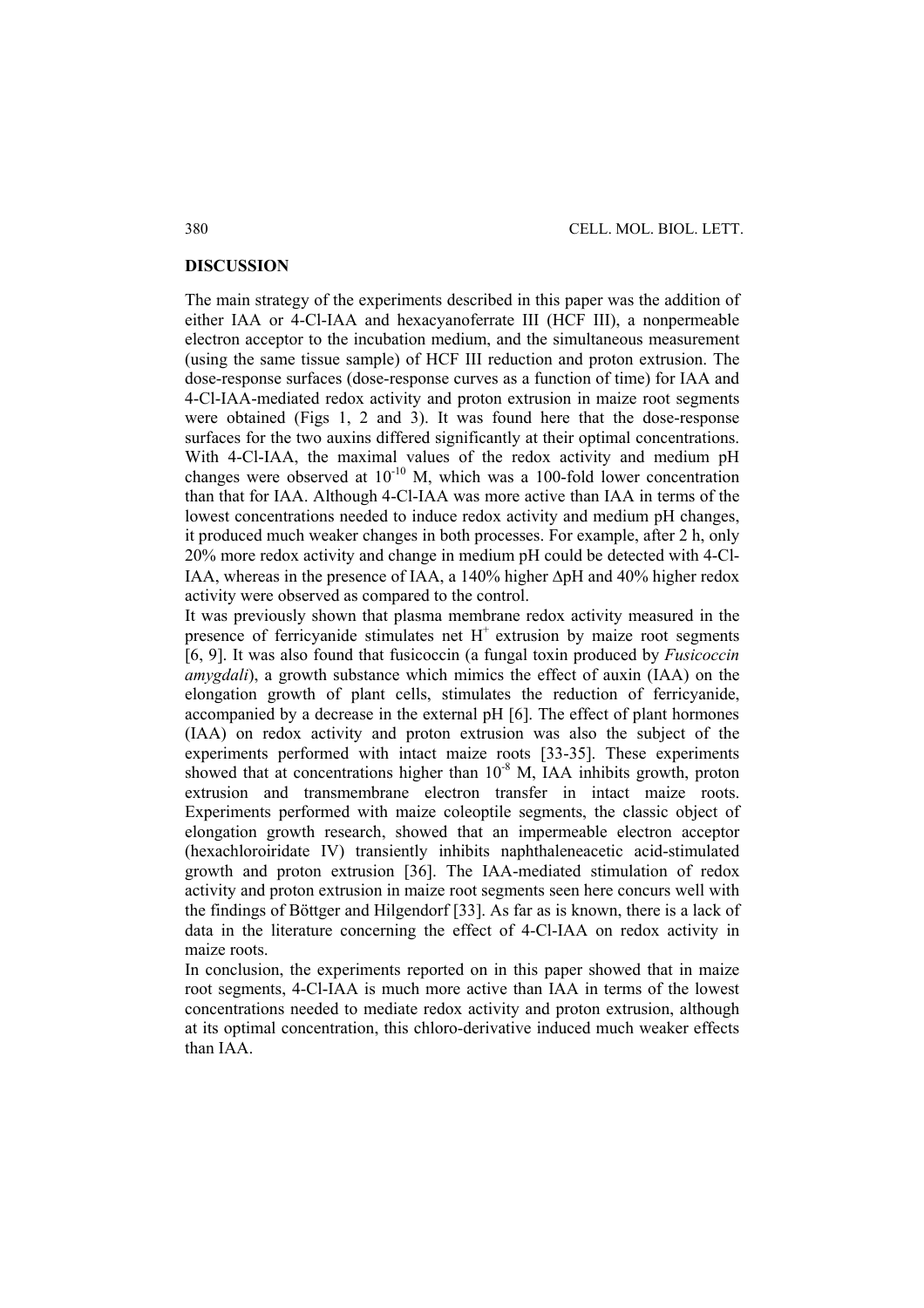### **REFERENCES**

- 1. Crane, F.L., Goldenberg, H. and Morré, D.J. Dehydrogenases of the plasma membrane. **Subcell. Biochem.** 6 (1979) 345-399.
- 2. Lüthje S., Döring, O., Heuer, S., Lüthen, H. and Böttger, M. Oxidoreductases in plant plasma membranes. **Biochim. Biophys. Acta** 1331 (1997) 81-102.
- 3. Medina, M.A., Del Castillo-Olivares, A. and NúÑez De Castro, I. Multifunctional plasma membrane redox systems. **BioEssays** 19 (1997) 977- 984.
- 4. Bérczi, A. and Møller, I.M. Redox enzymes in the plant plasma membrane and their possible roles. **Plant Cell Env.** 23 (2000) 1287-1302.
- 5. Craig, T.A. and Crane, F.L. Evidence for transplasma membrane electron transport system in plant cells. **Proc. Ind. Acad. Sci.** 90 (1981) 150-155.
- 6. Federico, R. and Giartosio, C.E. A transplasmamembrane electron transport system in maize roots. **Plant Physiol.** 73 (1983) 182-184.
- 7. Rubinstein, B., Stern, A.I. and Stout, R.G. Redox activity at the surface of oat root cells. **Plant Physiol.** 76 (1984) 386-391.
- 8. Menckhoff, M. and Lüthje, S. Transmembrane electron transport in sealed and NAD(P)H-loaded right-side-out plasma membrane vesicles isolated from maize (*Zea mays* L.) roots. **J. Exp. Bot.** 55 (2004) 1343-1349.
- 9. Rubinstein, B. and Stern, A.I. Relationship of transplasmamembrane redox activity to proton and solute transport by roots of *Zea mays*. **Plant Physiol.** 80 (1986) 805-811.
- 10. Böttger, M. and Lüthen, H. Possible linkage between NADH-oxidation and proton secretion in *Zea mays* L. roots. **J. Exp. Bot.** 37 (1986) 666-675.
- 11. Barr, R. The possible role of redox-associated protons in growth of plant cells. **J. Bioenerg. Biomemb.** 23 (1991) 443-467.
- 12. Döring, O., Lüthje, S., Hilgendorf, F. and Böttger, M. Membrane depolarization by hexacyanoferrate (III), hexabromoiridiate (IV) and hexachloroiridiate (IV). **J. Exp. Bot.** 41 (1990) 1055-1061.
- 13. Grabov, A. and Böttger, M. Are redox reactions involved in regulation of K+ channels in the plasma membrane of *Limnobium stoloniferum* root hairs? **Plant Physiol.** 105 (1994) 927-935.
- 14. Barr., R. and Böttger, M. The effect of chloro-derivatives of indoleacitic acid on plasma membrane electron transport and proton excretion. **Proc. Ind. Acad. Sci.** 99 (1991) 129-136.
- 15. Carrasco-Luna, J., Calatayud, A., González-Darós, F. and del Valle-Tascón, S. Hexacyanoferrate (III) stimulation of elongation in coleoptile segments from *Zea mays* L. **Protoplasma**. 184 (1995) 63-71
- 16. Davies, P.J. Plant hormones**. Biosynthesis, signal transduction, action.** eds. Kluwer Academic Publishers, (2004) 204-220.
- 17. Taiz, L. and Zeiger, E. **Plant Physiology.** 3rd edn. Sinauer Associates, Inc., Publishers (2002).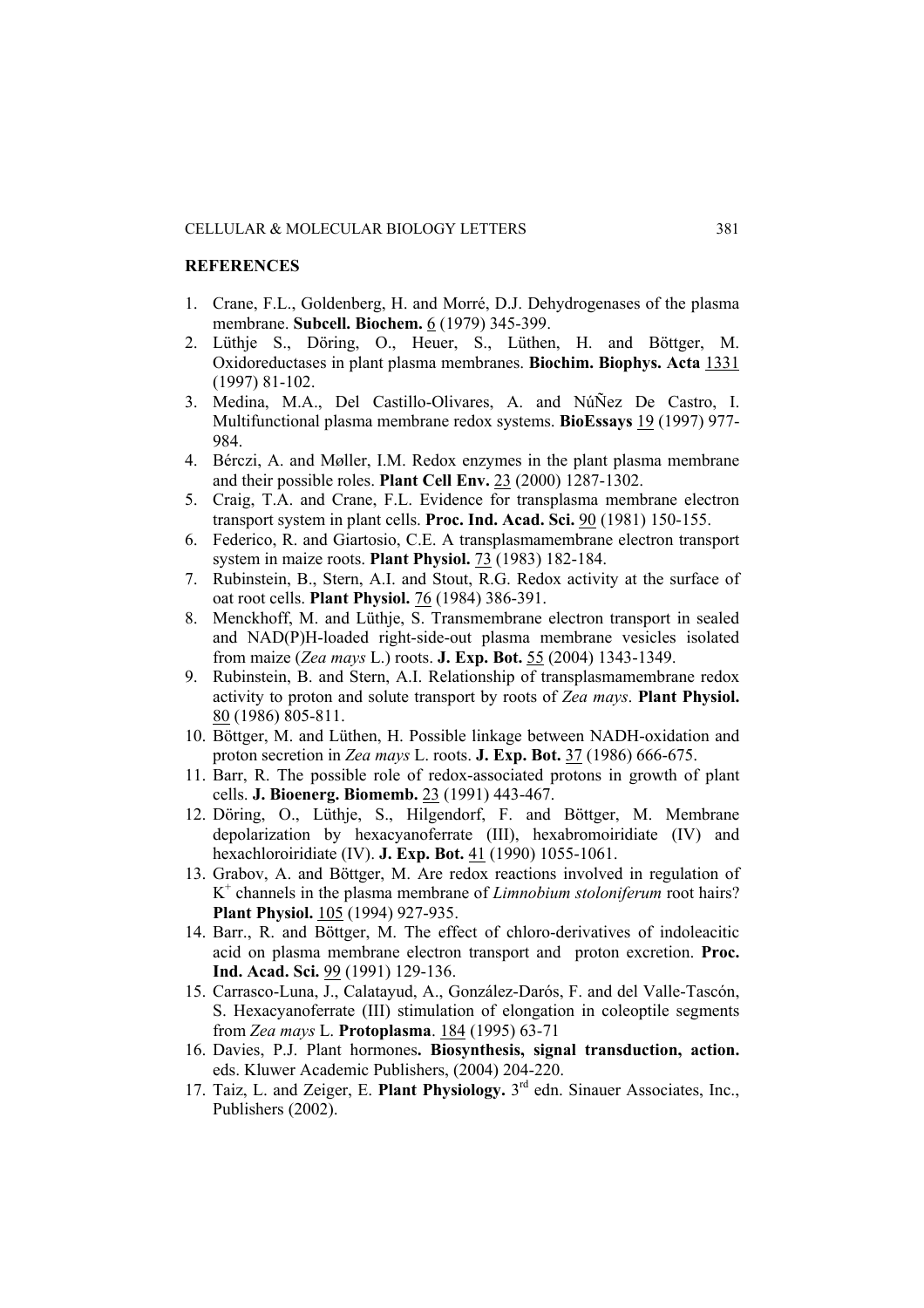- 18. Engvild, K.C. Natural chlorinated auxins labelled with radioactive chloride in immature seeds. **Physiol. Plant.** 34 (1975) 286-287.
- 19. Engvild, K.C. Simple identification of natural chlorinated auxin in pea by thin layer chromatography. **Physiol. Plant.** 48 (1980) 435-437.
- 20. Engvild, K.C., Egsgaard, H. and Larsen, E. Gass chromatographic-mass spectrometric identification of 4-chloroindole-3-acetic acid methyl ester in immature green peas. **Physiol. Plant.** 42 (1978) 365-368.
- 21. Engvild, K.C., Egsgaard, H. and Larsen, E. Determination of 4-chloroindole-3-acetic acid methyl ester in *Lathyrus*, *Vicia* and *Pisum* by gas chromatography-mass spectrometry. **Physiol. Plant.** 48 (1980) 499-503.
- 22. Hofinger, M. and Böttger, M. Identification by GC-MS of 4-chloroindolilacetic acid and its methyl ester in immature *Vicia faba* seeds. **Phytochem.** 18 (1979) 653-654.
- 23. Katayama, M., Thiruvikraman, S.V. and Marumo, S. Identification of 4-chloroindole-3-acetic acid and its methyl ester in immature seeds of *Vicia amurensis* (the tribe *Viciaeae*) and their absence from three species of *Phaseoleae*. **Plant Cell Physiol.** 28 (1987) 383-386.
- 24. Böttger, M., Engvild, K.C. and Soll, H. Growth of *Avena* coleoptiles and pH drop of protoplast suspensions induced by chlorinated indoleacetic acids. **Planta** 140 (1978) 89-92.
- 25. Pless, T., Böttger, M., Hedden, P. and Grabe, J. Occurrence of 4-Clindoleacetic acid in broad beans and correlation of its levels with seeds development. **Plant Physiol.** 74 (1984) 320-323.
- 26. Ahmad, A., Anderson, A.S. and Engvild, K.C. Rooting, growth and ethylene evolution of pea cuttings in response to chloroindole auxins. **Physiol. Plant.** 69 (1987) 137-140.
- 27. Hatano, T., Katayama, M. and Marumo, S. 5,6-dichloroindole-3-acetic acid as a potent auxin: its synthesis and biological activity. **Experientia** 43 (1987) 1237-1239.
- 28. Fischer, C., Lüthen, H., Böttger, M. and Hertel, R. Initial transient growth inhibition in maize coleoptiles following auxin application. **J. Plant Physiol.** 141 (1992) 88-92.
- 29. Rescher, U., Walther, A., Schiebl, C. and Klämbt, D. *In vitro* binding affinities of 4-chloro-, 2-methyl-, 4-methyl-, and 4-ethyl-indoleacetic acid to auxin-binding protein 1 (ABP1) correlate with their growth- stimulating activities. **J. Plant Growth Reg.** 15 (1996) 1-3.
- 30. Karcz,W., Lüthen, H. and Böttger, M. Comparative investigation of IAA and 4-Cl-IAA-induced growth and proton secretion in maize coleoptile segments. **Plant Physiol. and Biochem. Spec. Iss**. Abstract S01-14, (1996) 7
- 31. Karcz, W., Lüthen, H. and Böttger, M. Effect of IAA and 4-Cl-IAA on growth rate in maize coleoptile segments. **Acta Physiol. Plant.** 21 (1999) 133-139.